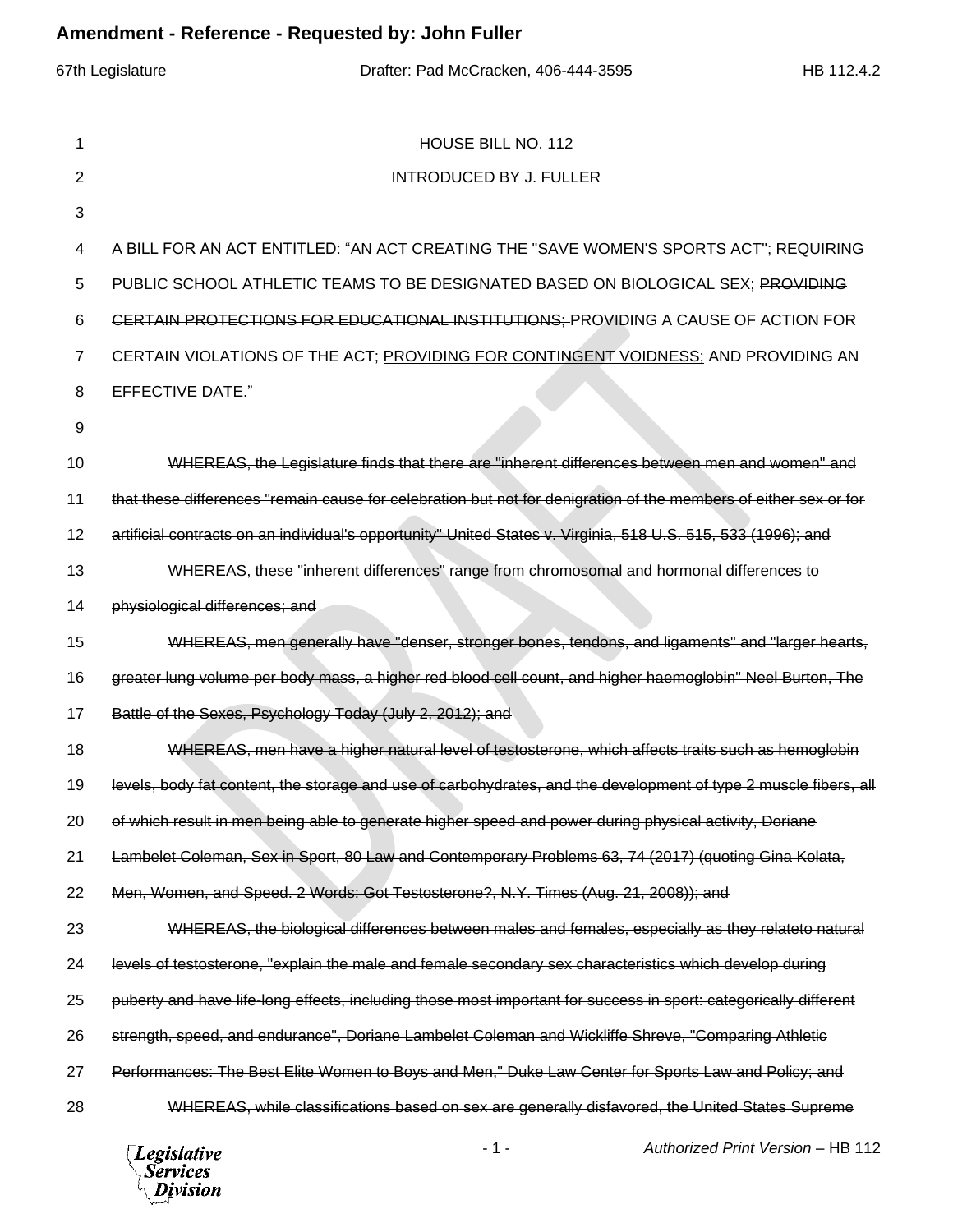## **Amendment - Reference - Requested by: John Fuller**

|    | 67th Legislature | Drafter: Pad McCracken, 406-444-3595                                                                                  | HB 112.4.2 |
|----|------------------|-----------------------------------------------------------------------------------------------------------------------|------------|
| 1  |                  | Court has recognized that "sex classifications may be used to compensate women for particular economic                |            |
| 2  |                  | disabilities [they have] suffered, to promote equal employment opportunity, [and] to advance full development of      |            |
| 3  |                  | the talent and capacities of our Nation's people", United States v. Virginia, 518 U.S. 515, 533 (1996); and           |            |
| 4  |                  | WHEREAS, one place in which sex classification allows for the "full development of the talent and                     |            |
| 5  |                  | capacities of our Nation's people" is in the context of sports and athletics; and                                     |            |
| 6  |                  | WHEREAS, courts have recognized that the inherent, physiological differences between males and                        |            |
| 7  |                  | females result in different athletic capabilities, see, e.g., Kleczek v. Rhode Island Interscholastic League, Inc.,   |            |
| 8  |                  | 612 A.2d 734, 738(R.I. 1992) ("Because of innate physiological differences, boys and girls are not similarly          |            |
| 9  |                  | situated as they enter athletic competition.") and Petrie v. III. High Sch. Ass'n, 394 N.E.2d 855, 861 (III. App. Ct. |            |
| 10 |                  | 1979) (noting that high school boys generally possess physiological advantages over their girl counterparts and       |            |
| 11 |                  | that those advantages give them an unfair lead over girls in some sports like high school track); and                 |            |
| 12 |                  | WHEREAS, a recent study of female and male Olympic performances since 1983 found that, although                       |            |
| 13 |                  | athletes from both sexes improved over the time span, the gender gap between male and female performances             |            |
| 14 |                  | remained stable, which "suggest[s] that women's performances at the high level will never match those of men"         |            |
| 15 |                  | Valerie Thibault t al., Women and men in sport performance: The gender gap has not evolved since 1983, 9              |            |
| 16 |                  | Journal of Sports Science and Medicine 214, 219 (2010); and                                                           |            |
| 17 |                  | WHEREAS s Duke Law professor and All-American track athlete Doriane LambeletColeman, tennis                           |            |
| 18 |                  | champion MartinaNavratilova, and Olympic track gold medalist Sanya Richards-Ross recently wrote, "The                 |            |
| 19 |                  | evidence is unequivocal that starting in puberty, in every sport except sailing, shooting, and riding, there will     |            |
| 20 |                  | always be significant numbers of boys and men who would beat the best girls and women in head-to-head                 |            |
| 21 |                  | competition. Claims to the contrary are simply a denial of science", Doriane Lambelet Coleman, et al., Pass the       |            |
| 22 |                  | Equality Act, But Don't Abandon Title IX, Washington Post (Apr. 29, 2019); and                                        |            |
| 23 |                  | WHEREAS, having separate sex-specific teams furthers efforts to promote sex equality and sex-                         |            |
| 24 |                  | specific teams accomplish this by providing opportunities for female athletes to demonstrate their skill, strength,   |            |
| 25 |                  | and athletic abilities while also providing them with opportunities to obtain recognition and accolades, college      |            |
| 26 |                  | scholarships, and the numerous other long-term benefits that flow from success in athletic endeavors.                 |            |
| 27 |                  |                                                                                                                       |            |
| 28 |                  | BE IT ENACTED BY THE LEGISLATURE OF THE STATE OF MONTANA:                                                             |            |
|    |                  |                                                                                                                       |            |

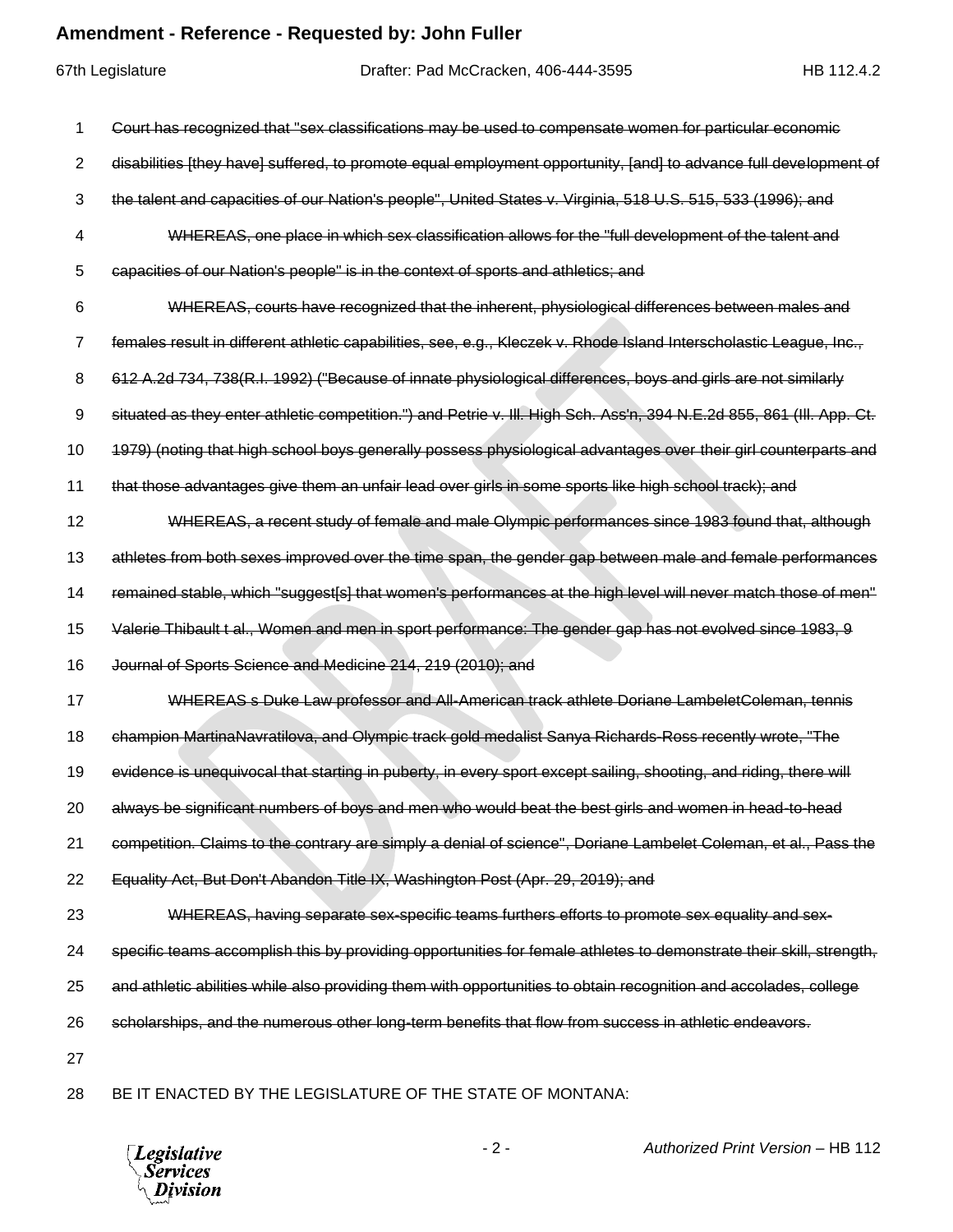## **Amendment - Reference - Requested by: John Fuller**

|                | 67th Legislature                                            | Drafter: Pad McCracken, 406-444-3595                                                                            | HB 112.4.2                                                                                                                        |
|----------------|-------------------------------------------------------------|-----------------------------------------------------------------------------------------------------------------|-----------------------------------------------------------------------------------------------------------------------------------|
| 1              |                                                             |                                                                                                                 |                                                                                                                                   |
| $\overline{c}$ |                                                             |                                                                                                                 | NEW SECTION. Section 1. Short title. [Sections 1 through 4 3] may be cited as the "Save Women's                                   |
| 3              | Sports Act".                                                |                                                                                                                 |                                                                                                                                   |
| 4              |                                                             |                                                                                                                 |                                                                                                                                   |
| 5              |                                                             | NEW SECTION. Section 2. Designation of athletic teams. (1) Interscholastic, intercollegiate,                    |                                                                                                                                   |
| 6              |                                                             |                                                                                                                 | intramural, or club athletic teams or sports that are sponsored by a public elementary or high school, a public                   |
| $\overline{7}$ |                                                             | institution of higher education, or any elementary or secondary school or institution whose students or teams   |                                                                                                                                   |
| 8              |                                                             |                                                                                                                 | compete against a public elementary or secondary school or institution of higher education must be expressly                      |
| 9              | designated as one of the following based on biological sex: |                                                                                                                 |                                                                                                                                   |
| 10             | males, men, or boys;<br>(a)                                 |                                                                                                                 |                                                                                                                                   |
| 11             | females, women, or girls; or<br>(b)                         |                                                                                                                 |                                                                                                                                   |
| 12             | coed or mixed.<br>(c)                                       |                                                                                                                 |                                                                                                                                   |
| 13             | (2)                                                         |                                                                                                                 | Athletic teams or sports designated for females, women, or girls may not be open to students of                                   |
| 14             | the male sex.                                               |                                                                                                                 |                                                                                                                                   |
| 15             |                                                             |                                                                                                                 |                                                                                                                                   |
| 16             |                                                             | NEW SECTION. Section 3. Protection for educational institutions A government entity, a                          |                                                                                                                                   |
| 17             |                                                             |                                                                                                                 | licensing or accrediting organization, or an athletic association or organization may not entertain a complaint,                  |
| 18             |                                                             | open an investigation, or take any other adverse action against a school or institution of higher education for |                                                                                                                                   |
| 19             |                                                             |                                                                                                                 | maintaining separate interscholastic, intercollegiate, intramural, or club athletic teams or sports for students of               |
| 20             | the female sex.                                             |                                                                                                                 |                                                                                                                                   |
| 21             |                                                             |                                                                                                                 |                                                                                                                                   |
| 22             |                                                             |                                                                                                                 | NEW SECTION. SECTION 3. Cause of action. (1) A student who is deprived of an athletic opportunity                                 |
| 23             |                                                             |                                                                                                                 | or who suffers any direct or indirect harm as a result of a violation of [sections 1 through 4 3] may bring a cause               |
| 24             |                                                             |                                                                                                                 | of action for injunctive relief, damages, and any other relief available under law against the school-or-institution              |
| 25             | of higher education.                                        |                                                                                                                 |                                                                                                                                   |
| 26             | (2)                                                         | A student who is subject to retaliation or other adverse action by a school, institution of higher              |                                                                                                                                   |
| 27             |                                                             |                                                                                                                 | education, or athletic association or organization as a result of reporting a violation of [sections 1 through 4 3] to            |
| 28             |                                                             |                                                                                                                 | an employee or representative of the school <del>, institution,</del> or athletic association or organization, or to any state or |
|                |                                                             |                                                                                                                 |                                                                                                                                   |